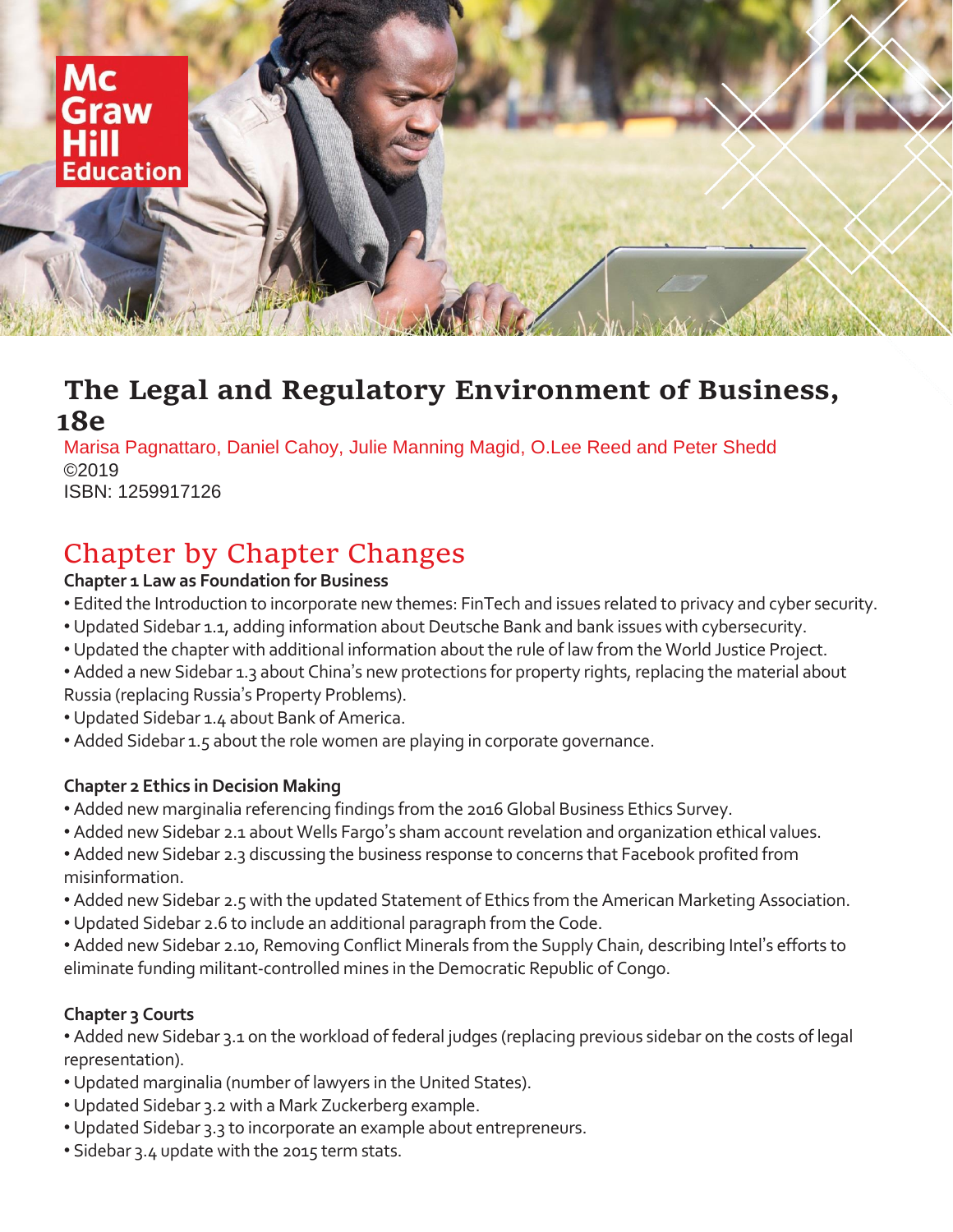- Updated Sidebar 3.5 and added statistics about the "strength of the majority."
- Revised Sidebar 3.6, adding more information about the history and role of the Supreme Court.
- Updated Sidebar 3.7, Choosing a Supreme Court Justice, with information about the hiatus following Justice Scalia's death.
- Replaced Sidebar 3.8 with information about how business fares in the Roberts Court.
- Updated Sidebar 3.9.
- Updated Sidebar 3.11 with information on Neil Gorsuch, the newest justice.

• Added new Case 3.1 Spokeo, Inc. v. Robins and commentary in the text, replacing National Federation of Business v. Sebelius. The corresponding Case Briefing in Appendix I has been updated as well.

## **Chapter 4 Litigation**

- Updated Sidebar 4.1, including adding information about Deutche Bank.
- Added new Sidebar 4.4 about Volkswagen litigation and settlements.
- Added new Sidebar 4.5 about securities-related class-action lawsuits (replacing a general list).
- Revised Sidebar 4.8 to include the usefulness of data analytics in discovery.
- Updated Sidebar 4.9, adding new federal rules about e-discovery.
- Updated Sidebar 4.10 on Ringling Brothers.
- Updated Sidebar 4.14 about the status of the Open Court project.
- Updated Sidebar 4.15 with new information about a bill introduced to televise Supreme Court proceedings.

## **Chapter 5 Alternative Dispute Resolution**

• Added new marginalia outlining arbitration pros and cons.

• Added new Sidebar 5.7 about Wells Fargo's enforcement of arbitration clauses in cases of identity theft, referencing Sidebar 2.1.

## **Chapter 6 The Constitution**

- Added clarification about private employers.
- Added new material on "police power" related to the Commerce Clause.
- Added new Sidebar 6.7 with the Elonis Supreme Court case involving allegedly threatening speech on

Facebook (replacing sidebar on an older case about free speech versus privacy).

• Updated Sidebar 6.8 with new international regulations on cigarette packaging.

## **PART TWO**

## **Chapter 7 Property**

- Replaced Semoon v. Wooster School (Case 7.2) with Duke Energy Carolinas v. Gray.
- Revised Figure 7.1: Divisions of Property.
- Added Sidebar 7.5 about drones and incursions on air rights.
- Replaced sidebar on car rental bailments (follow instructions or else) with Sidebar 7.7 on FinTech and bailments.

## **Chapter 8 Contract Formation**

• Replaced sidebar on confidentiality agreements with Sidebar 8.8 on non-competes and Jimmy John's, and moved it to the section on illegality.

- Added Table 8.1, distinguishing certain common law contract rules from analogous UCC rules.
- Replaced Montz v. Pilgrim with Case 8.1, Leyden v. American Accreditation Healthcare Commn., which describes implied agreements in employment contexts.
- Revised Sidebar 8.2 to expand discussion of implied agreements in idea submission.
- Added Sidebar 8.3 on serious intent to make an offer.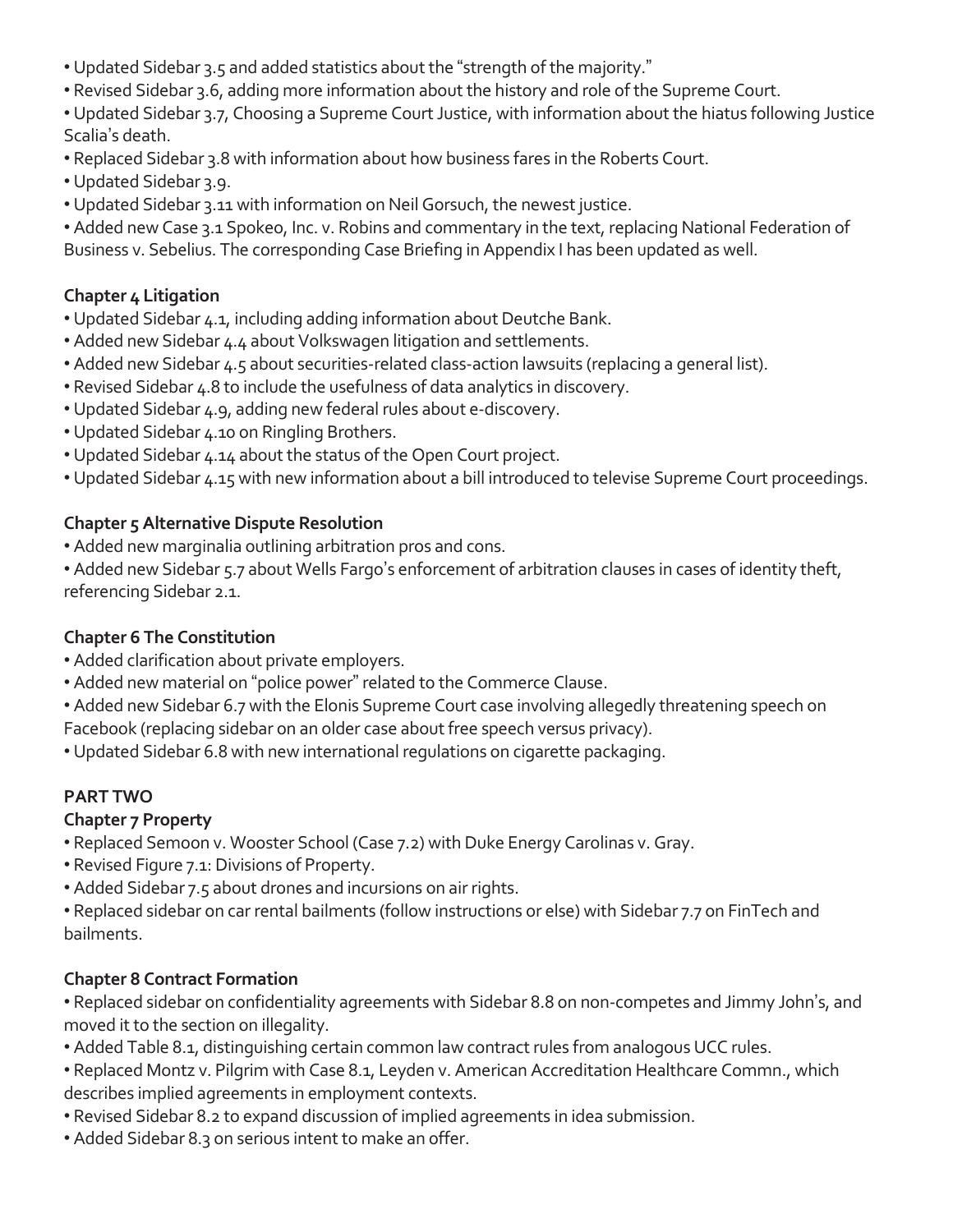#### **Chapter 9 Contract Performance and Breach**

• Revised Figure 9.1 for clarity.

• Text on contract performance expanded with specific treatment on the consequences of material breach and substantial performance (non-material breach).

- Rhodes v. Davis replaced with Case 9.3, Oliver v. Ball, a case on specific performance of a real estate contract.
- Remedies for breach of contract expanded and level of detail increased.
- Delegation added as a specific category of third-party rights.

#### **Chapter 10 Torts**

- Revised Sidebar 10.1, separating assault and battery.
- Revised assault and battery section to clarify that criminal assault and battery differs from civil.
- Modified paragraphs prior to Case 10.1 for clarity.
- Updated Case 10.2 to include the subsequent summary judgment decision.
- Revised Trespass section to reflect two separate types of trespass: trespass to land and trespass to personal property.
- Revised Conversion section to address the difference between trespass to personal property and conversion.
- Revised Injurious Falsehood section to include the term product disparagement.
- The standard of proof statement related to defamation was eliminated because this common law standard is no longer the rule in most states.

• Added marginalia quoting Supreme Court decision Spokeo, Inc. v. Robins on difficulty of calculating tort recovery.

#### **Chapter 11 Intellectual Property**

- Added Figure 11.1, a chart of major U.S. intellectual property rights.
- Updated Figure 11.2 to reflect change in term of design patents.
- Added Sidebar 11.3 on the Defend Trade Secrets Act of 2016.
- Replaced sidebar on patent validity with a more relevant Sidebar 11.6 on the rise of design patents.
- Revised and simplified Sidebar 11.8, explanation of obviousness.
- Replaced case AMP v. Myriad with new, very relevant Supreme Court Case 11.2, Alice v. CLS Bank.
- Updated Sidebar 11.7 on patentabilty of software.
- Updated Sidebar 11.9 to include the Slants case (In re Tam) and the Supreme Court's pending review.
- Added Sidebar 11.11 on trademark counterfeiting.
- Added Sidebar 11.12 on the Supreme Court's Star Athletica case from 2016.
- Key points added to Case 11.4 on Acuff Rose.

## **Chapter 12 International Law**

• Updated Figure 12.1, Top Ten Trading Partners, with 2016 year-end data.

• Updated Sidebar 12.2 with current information from Transparency International, including new commentary about corruption and inequality.

- Updated Sidebar 12.3 with new FCPA prosecutions.
- Added a discussion about money laundering and the intersection with big data.
- Updated Sidebar 12.5 with new pirate attacks.
- Updated the text and Table 12.2 and added a note about Brexit.
- Updated Sidebar 12.8 regarding anti-smoking law.
- Updated Sidebar 12.9 about the top ten international franchises and added Airbnb.
- Updated Sidebar 12.10 regarding Chiquita's liability for alleged acts in Colombia.
- Updated Sidebar 12.12 regarding Chevron and Texaco's liability for alleged acts in Ecuador.

## **Chapter 13 Criminal Law**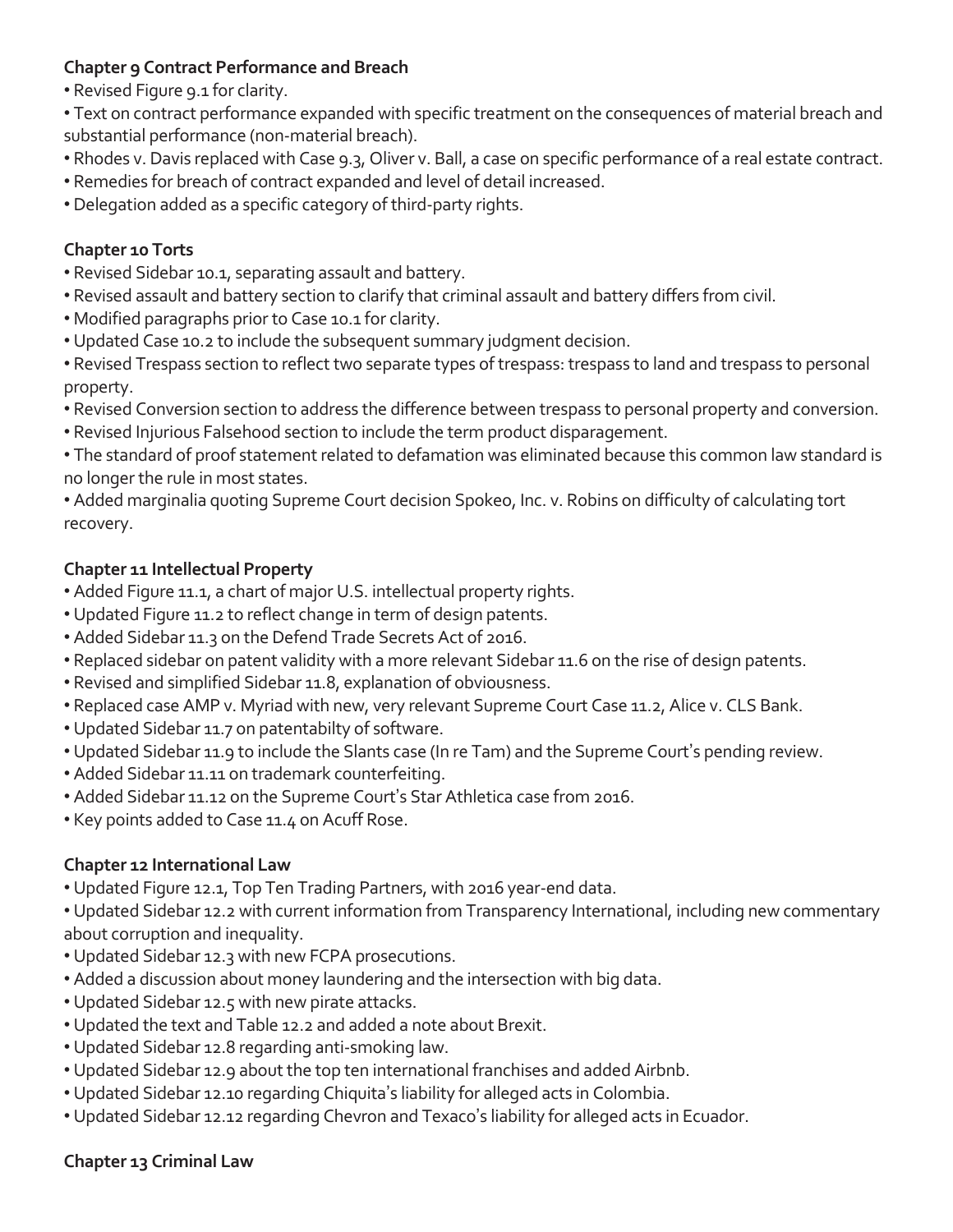• Made general chapter updates, including the chapter introduction.

• Revised Sidebar 13.1 with all new content about the department of Justice's Financial Fraud Task Force prosecutions.

- Updated Sidebar 13.2 with additional information regarding the fraud at WorldCom.
- Added new material on the Eighth Amendment.
- Updated Sidebar 13.6 with additional information about the fallout from Bernie Madoff's Ponzi scheme.

• Updated Sidebar 13.7 and added more examples, including "Bluff My Call," which can customize caller ID with a misleading name.

• Updated Sidebar 13.8 with new information about preventing identity theft. Cross-referenced Sidebar 5.7 regarding arbitration in identity theft cases.

- Updated Sidebar 13.9 with new false claims act cases and information about health care fraud.
- Updated Sidebar 13.10 with more details about Enron.
- Updated Sidebar 13.12 with new information about the convictions of executives charged after the explosions.
- Replaced Sidebar 13.13 with a new example involving the prosecution of executives at the New England Compounding Center.

• Updated Sidebar 13.14 with new material on cybersecurity, including ransomware and the massive 2017 attack (replacing some examples of cybercrimes).

## **Chapter 14 Business Organizations**

- Discussion of business tax in Sidebar 14.6 removed and re-envisioned as a trend of managing the organization.
- Discussion of Nonprofits removed from Sidebar 14.8 and inserted into text. The discussion was also expanded.
- Agency Law moved from Chapter 21 and inserted after discussion of corporate forms at LO 14-4.

## **PART THREE**

#### **Chapter 15 Regulatory Process**

• Added Sidebar 15.2 examining the unique structure of the Consumer Financial Protection Bureau being challenged in D.C. Circuit Court.

- Added marginalia with the website for commenting on proposed regulations: https://www.regulations.gov/.
- Added discussion about the role of chief compliance officers in navigating complex business regulations
- Updated website for finding a list of federal agencies to https://www.usa.gov/federal-agencies.

#### **Chapter 16 Antitrust Regulation**

- Updated DOJ and European Commission enforcement data.
- Updated Figure 16.3.
- Case 16.1, U.S. v. Apple, updated to the 2015 Second Circuit decision.
- Replaced Sidebar 16.6 with a discussion of the failed Staples-Office Depot merger.
- Added Sidebar 16.7 on FTC and DOJ guides.

#### **Chapter 17 Financial and Securities Regulation**

• Table 17.2 eliminated because Chapter 4 includes new Sidebar 4.5 about securities related class-action lawsuits.

• Updated Sidebar 17.4 to reflect recent Supreme Court decision concerning statute of limitations for government actions.

- Expanded the text discussion of international application of securities laws post-Morrison (Case 17.2).
- Updated recent SEC settlement numbers in the text.
- Updated Table 17.2 (previously Table 17.3) with number of federal security claims filed each year.
- Added Dodd-Frank whistleblower update in text discussion.
- Added new Sidebar 17.6, CFPB Files Brief Addressing Spokeo v. Robins Petition.
- Added new Sidebar 17.7, Title II of JOBS Act Funds Start-Ups.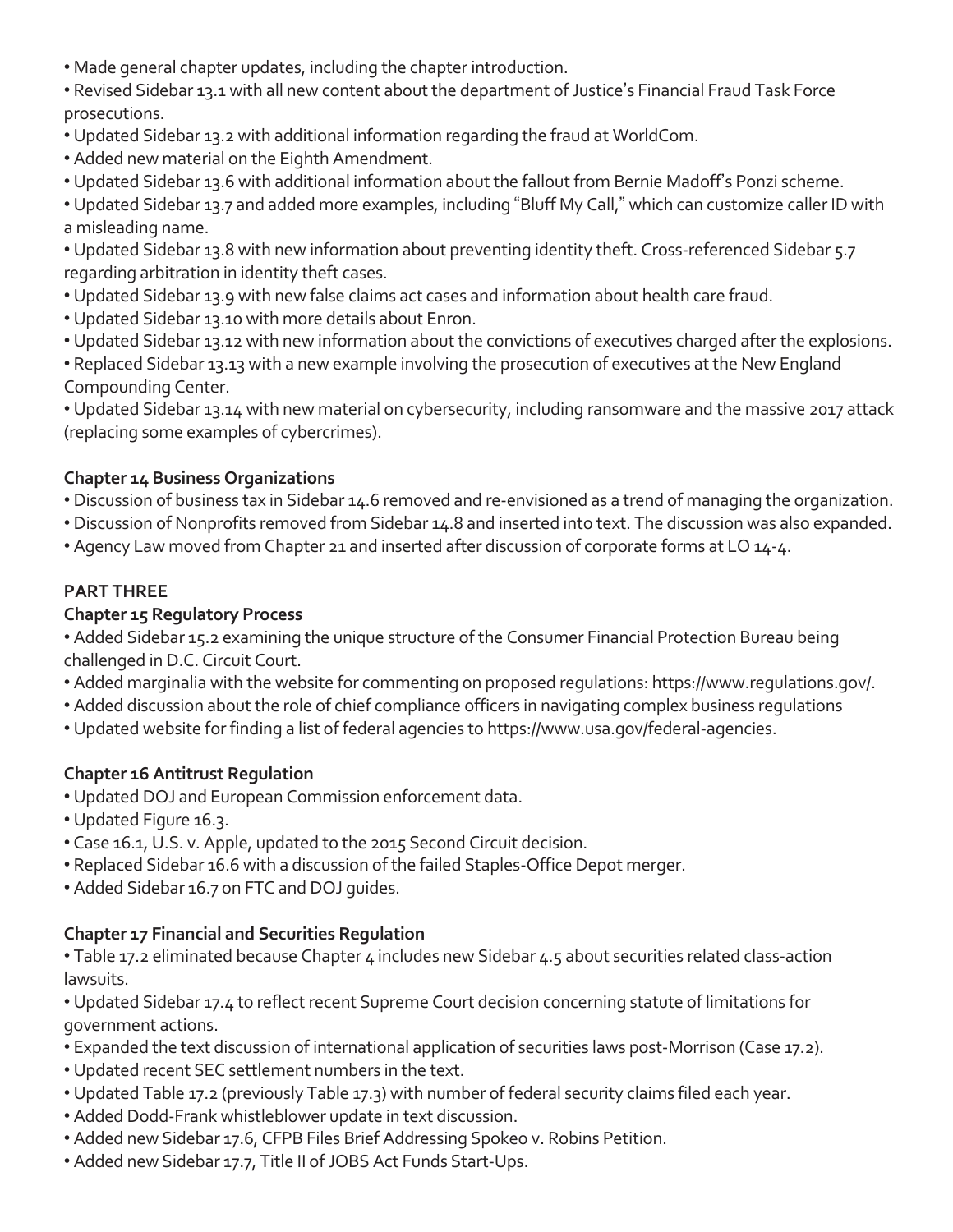• Added new review questions and problems for Dodd-Frank and JOBS Act.

## **Chapter 18 Privacy and Consumer Protection**

- Updated FTC enforcement data.
- Revised Table 18.1 on selected laws enforced by the FTC.
- Clarified chapter title and rearranged content to more clearly delineate privacy protection, false advertising, and consumer protection.
- Replaced Sidebar 18.1 with Volkswagen diesel scandal example.
- Added Case 18.2, Lexmark International Inc. v. Static Control Components Inc., as a false advertising case.
- Deleted Case 18.3, Jerman v. Carlisle.
- Added Sidebar 18.3 onFinTech regulation.

## **Chapter 19 Environmental Regulation and Resource Sustainability**

- Updated chapter title to include the sustainability issues addressed throughout the chapter.
- Updated LO 19.4 to more explicitly address sustainability.
- Added marginalia with the Volkswagen claims settlement in 2016.
- Added new Sidebar 19.3 addressing the Dakota Access Pipeline controversy.
- Added new Sidebar 19.5 detailing Hershey's Environmental Sustainability efforts.

•Included discussion in the text about the Paris Agreement to combat climate change and the United States' decision to withdraw from the agreement in 2017.

## **PART FOUR**

## **Chapter 20 Employment Discrimination**

- Updated Figure 20.1 EEOC data.
- Updated Sidebar 20.1 with additional new material about code words and actions brought by the EEOC.
- Updated Sidebar 20.2 with new material from the Supreme Court case EEOC v. Abercrombie about
- discrimination at Abercrombie involving an applicant who was wearing a headscarf.
- Updated Sidebar 20.4 with additional information about religious accommodation claims related to Muslims.
- Updated Sidebar 20.5 with additional information about women on Wall Street and the effect of "bro talk."
- Updated Sidebar 20.6 with new information about sexual harassment at Fox News and withdrawal of sponsors.
- Updated Sidebar 20.7 with new EEOC pregnancy discrimination data and added updated information about the Young v. UPS pregnancy discrimination case decided by the Supreme Court.
- Updated Sidebar 20.9 with the recent Seventh Circuit case on Title VII and sexual orientation discrimination protection.

• Updated Sidebar 20.11 with new information about lawsuits involving restaurants, including so-called "driveby" lawsuits.

• Updated Sidebar 20.11 with additional information about the number of women CEOs in large companies.

## **Chapter 21 Employment Laws**

- Updated minimum wage information.
- Updated Sidebar 21.1 with information about the challenges to the 2016 FLSA regulations.
- Updated Sidebar 21.2 with information about lawsuits against companies for not paying interns.
- Updated Sidebar 21.4 with FMLA information.
- Updated Sidebar 21.5 with tips for work/life balance to the EEOC recommendations.
- Updated Sidebar 21.7 with information about veterans and resources for employers.

• Edited the section on health care and added updated information to Sidebar 21.10, replacing information about the Affordable Care Act.

• Updated Sidebar 21.13 regarding privacy in the workplace.